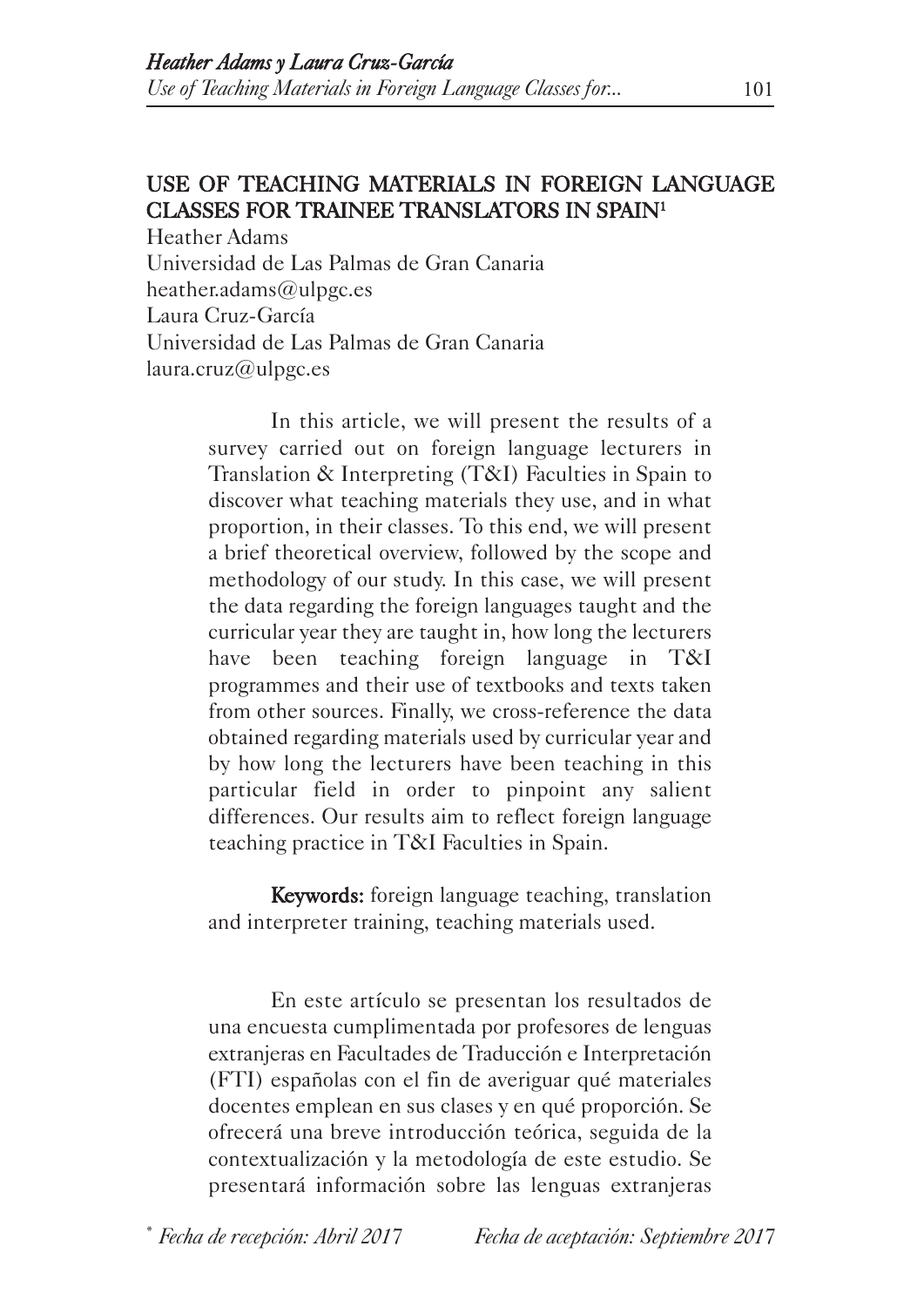impartidas y el curso en el que se ofertan, los años de experiencia de los profesores en la enseñanza de lenguas extranjeras en las FTI y el uso de manuales docentes y textos de otras fuentes. Por último, los datos sobre el tipo de material empleado en función del curso académico y los años de experiencia de los profesores en este ámbito se cruzan para determinar si existen diferencias notables. Los resultados de este estudio reflejarán ciertos aspectos sobre la práctica docente de lenguas extranjeras en las FTI españolas.

Palabras clave: enseñanza de lenguas extranjeras, formación de traductores e intérpretes, materiales didácticas empleadas.

### 1. THE TEACHING OF FOREIGN LANGUAGES IN TRANSLATION AND INTERPRETING DEGREE COURSES

As we have argued in previous publications (Adams & Cruz-García, 2016) much less attention has traditionally been given to the teaching of foreign languages in the setting of Translation and Interpreting Studies than, for example, that of Languages for Specific Purposes, although there has been a significant increase of interest in the former over the last twenty years. Some of the groundbreaking work, at least in Spain, has come from Brehm Cripps (1996) and Berenguer (1996), from the perspective of Language Lecturers. Subsequently, Brehm Cripps and Hurtado Albir (1999: 59) describe the role of teaching the B language in Translation and Interpreting (hereinafter, T&I) training as follows: "to consolidate and perfect knowledge already acquired by students, to help them acquire new knowledge and to become more confident and fluent when using it", to which end they propose six general objectives, broken down in turn into 22 specific objectives.

Meanwhile, from the perspective of translation lecturers, Möller Runge (2001) studied the teaching of German as a C language (the second foreign language) in Spanish T&I Faculties, based on the responses received to a questionnaire filled in by translation lecturers,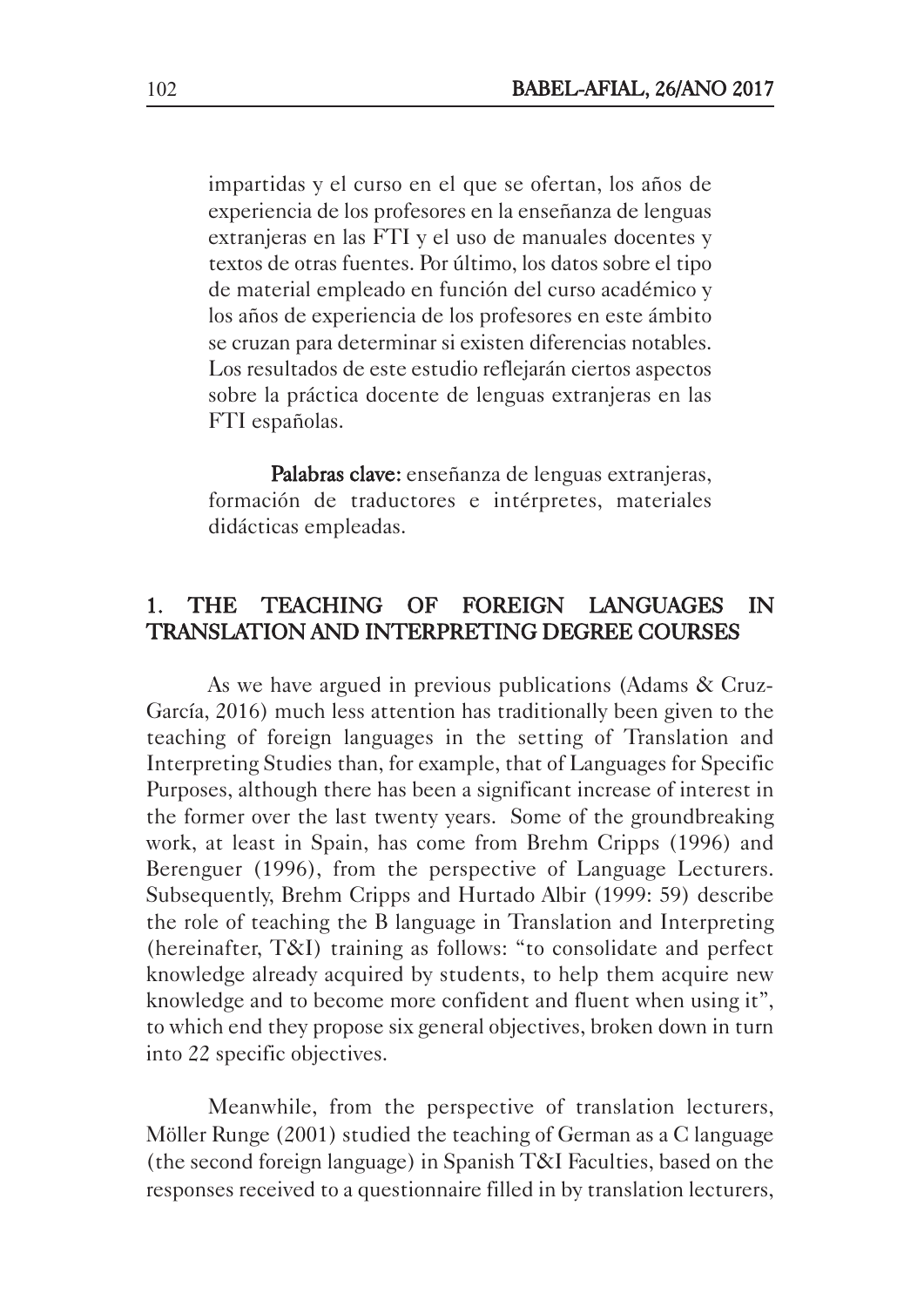thus providing an excellent diagnosis of the main (language-related) deficiencies identified. Ranked from the most to the least common, these were: non-understanding of vocabulary; grammatical and syntactic problems; lack of confidence in language use (both in understanding and production); reading comprehension problems (lack of knowledge of textual characteristics and of reading strategies, erroneous identification of text register and difficulties when discriminating the meaning of words in context); intercultural issues and poor writing skills (a tendency to base syntax structures on those of the mother tongue).

For MacKenzie (1998:15), "language is a tool for the translator rather than the object of study", and "teaching should concentrate on the use of the language in communication rather than on the language itself". The future translator will also need "knowledge of text types and communication strategies in the languages and cultures concerned". In tune with this appreciation of the need for translators to acquire textual competence, Beeby (2004) cites the following genres, or text types, as the most commonly demanded in L2 translation (into English/French) in Barcelona: technical, commercial, publicity, legal, computer manuals and tourism.

However, this same author goes on to suggest that foreign language text types used in class do not need to be entirely based on those most demanded on the professional market. For didactic reasons, she suggests the following texts as suitable for first year foreign language classes (Beeby, 2004): academic abstracts, advertisements, agony columns, business letters, CVs, editorials, film and book reviews, horoscopes, instruction leaflets, job applications, jokes, letters to the Editor, news articles, public administration documents, scientific articles and stories. She attributes to each a series of linguistic and textual competences that could be developed in class, including expressing degrees of probability, the use of the article, phrasal verbs and verb tenses, as well as textual organization and interaction, deducing information from the context, documentation, ideology, cultural differences, politeness formulae and many other interesting aspects.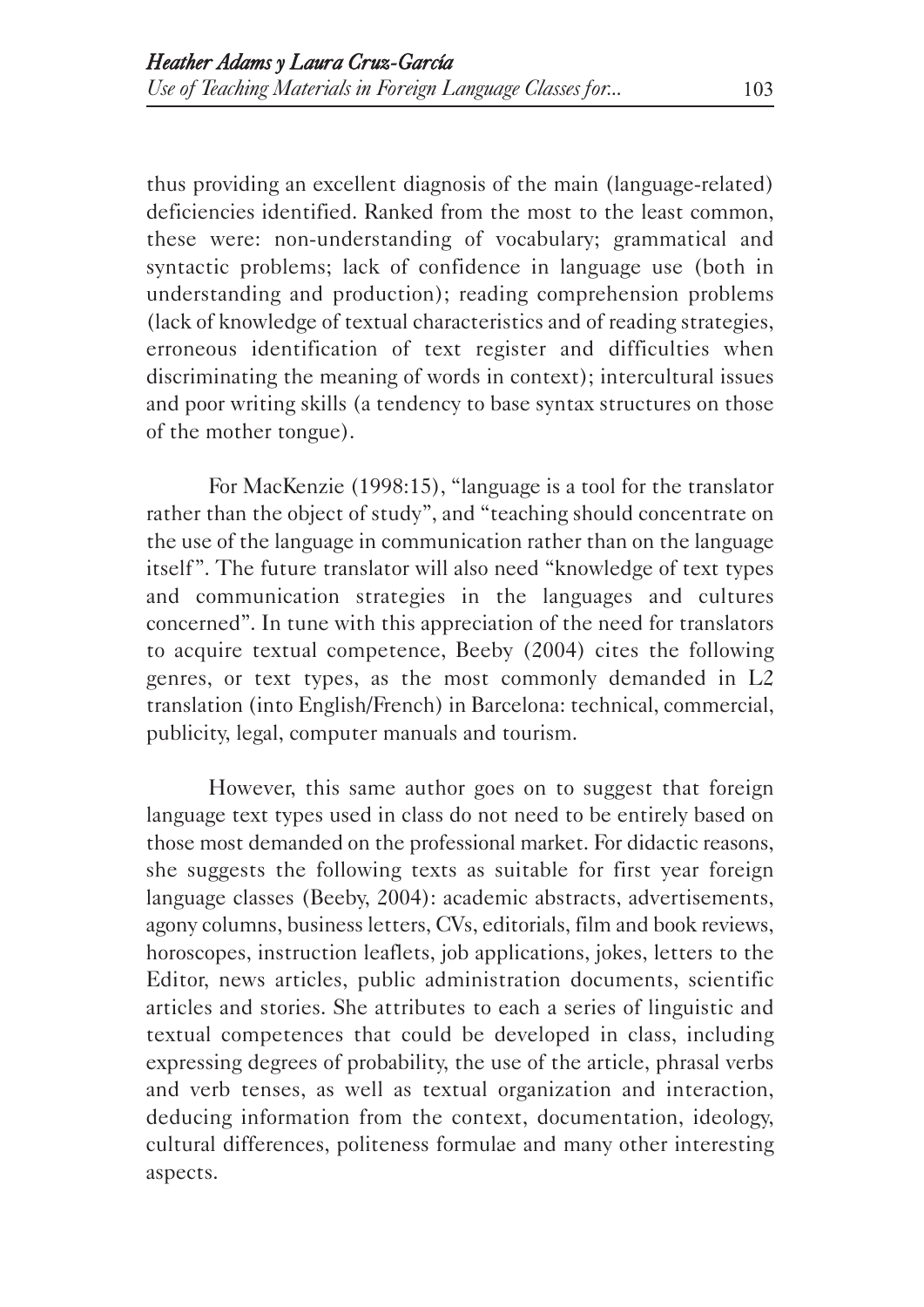## 2. OUR STUDY

In this context, and in the light of all this data, we set out to see the current state of affairs in the T&I faculties in Spain, to which end we sent out a questionnaire to teachers of foreign languages (B and C languages) across Spain. Their responses have given us an insight into the general situation with regards to foreign language teaching in said faculties.

The questionnaire included twelve questions, each of which was aimed at eliciting specific information. It was filled in and returned, on a voluntary, disinterested basis, by 58 lecturers from the Translation and Interpreting Faculties of 13 universities<sup>1</sup>.

The foreign languages taught by the lecturers who returned the questionnaires, and the number of lecturers in each case, are given in the table below:



*Graph 1. Foreign languages taught* 

Bearing in mind that, without wishing to undermine in any way the value of other languages, English is the *lingua franca par excellence* all over the world and in all fields, it came as no surprise that lecturers of this language were the most numerous amongst our respondents, followed by German and French. Although the numbers of respondents who teach Italian, Portuguese, Arabic, Chinese and Japanese might seem to be too small to be representative, the fact that their responses to other questions posed were similar to those of the more frequentlytaught languages leads us to think that the teaching methodology used in these cases is, broadly-speaking, similar to that of other languages, notwithstanding the singularity of languages such as Arabic, Chinese and Japanese.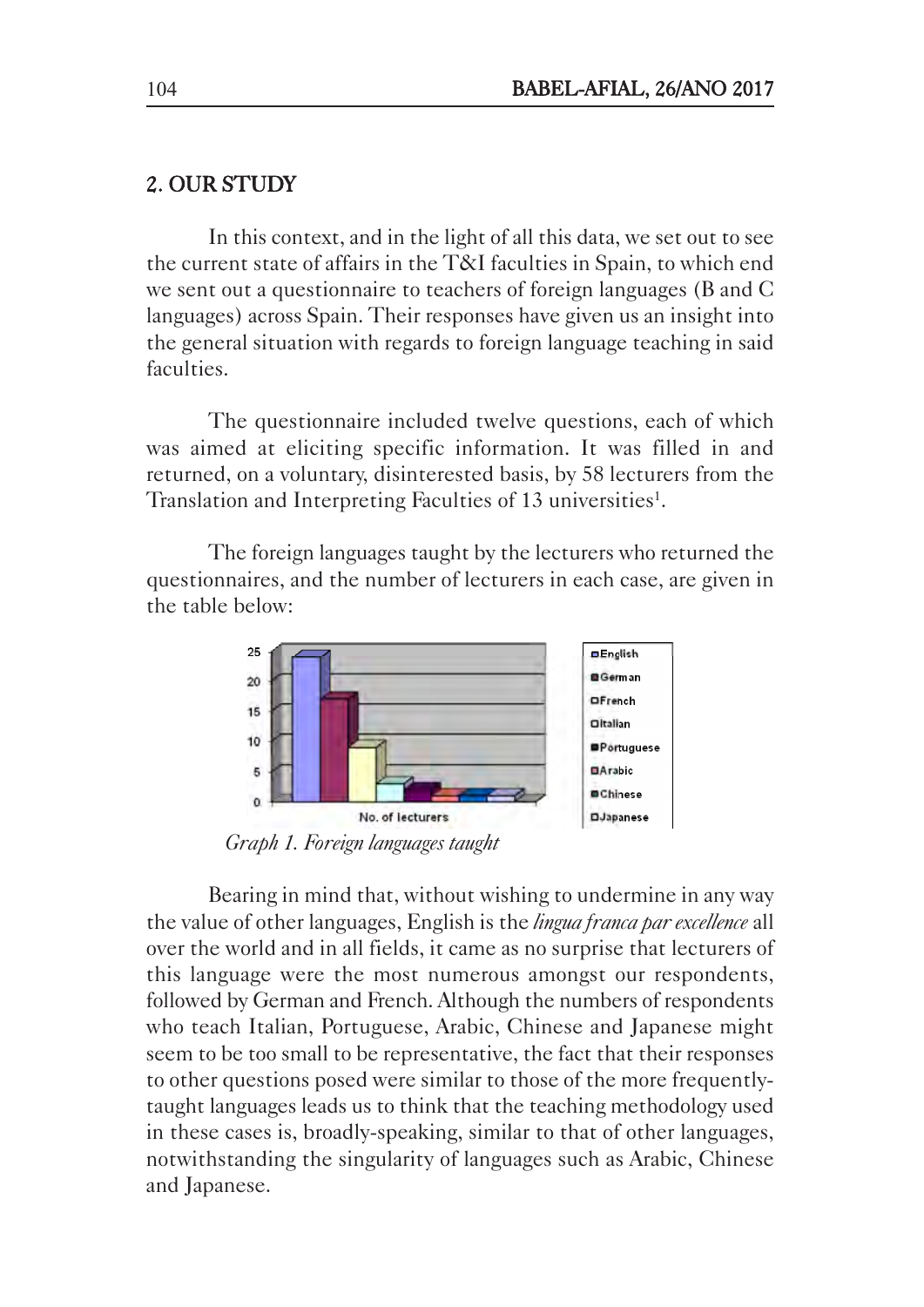### 2.1 Academic year in question

Respondents were asked to specify the year in which they taught in order to reveal possible differences in teaching methodology depending on the academic year, bearing in mind the different level of accomplishment of the students as they progress in their learning process. To this end, the results of this question will be crossreferenced with those obtained in question 1 on the subjects taught (of the 38 lecturers teaching in the first year, one teaches Chinese and one other, Arabic; in both cases, the language is only taught in the first year).

The breakdown of lecturers teaching in each academic year is given below:

| Academic year   | Occurrences |
|-----------------|-------------|
| 1st             | 38          |
| 2 <sub>nd</sub> | 30          |
| 3rd             | Q           |
| 4th             | 4           |
| Total           | 81          |

*Table 1. Teaching by academic year*



*Graph 2. Teaching by academic year* 

The fact that the total number of occurrences (81) exceeds the 58 lecturers included in the survey can be explained by the fact that one lecturer will typically teach groups in different curricular years. The largest number of lecturers teaches in the first year of T&I studies; moreover, it is important to remember that some faculties only offer language classes in the first year, others in the first two years, and so on.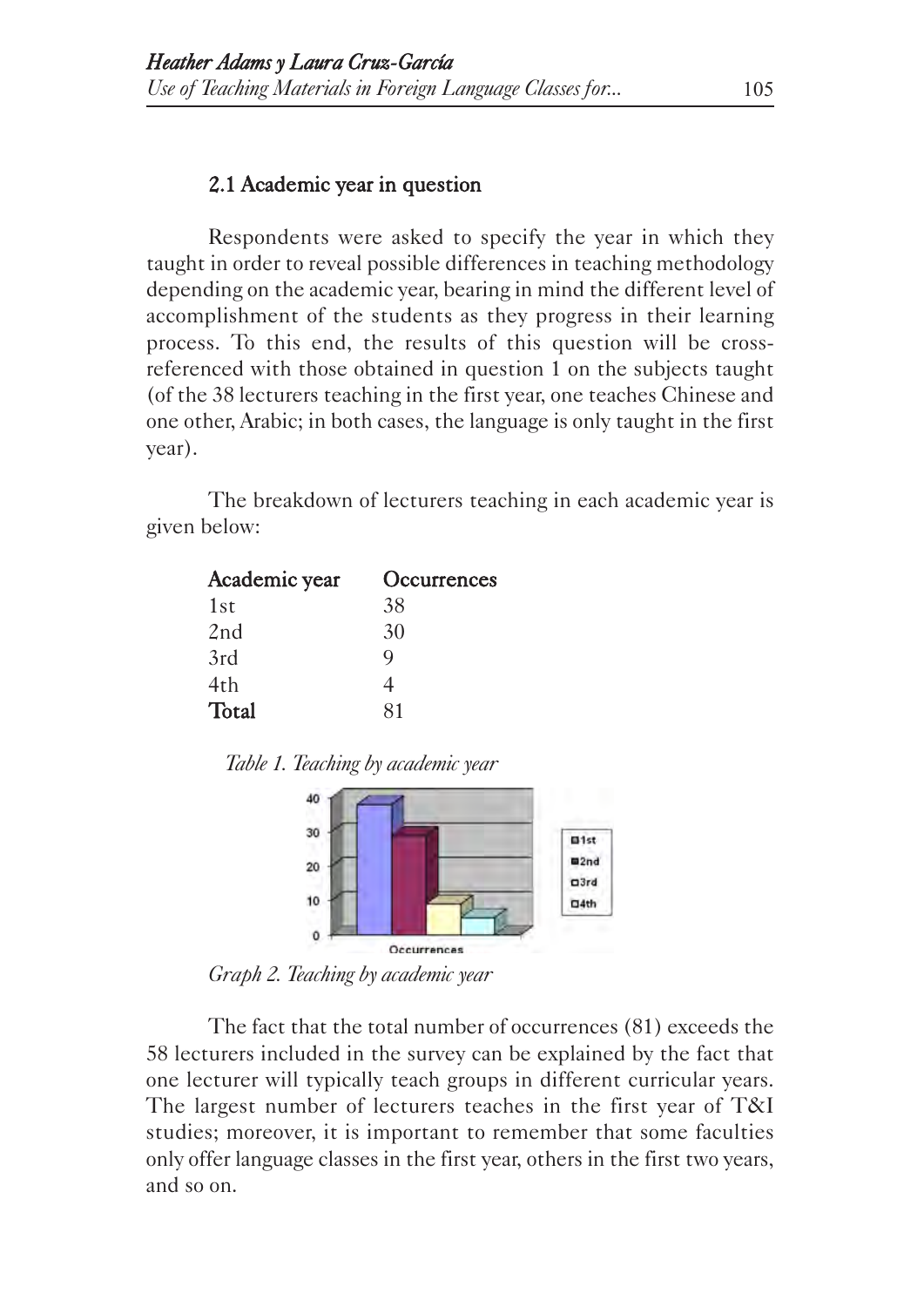First year Second year Third year Fourth year **B** language  $17$   $11$   $3$  0 C language 21 19 6 4 Total 38 30 9 4

A breakdown by curricular year for the B and C languages yields the following results:

*Table 2. Foreign-language lecturers by curricular year*

Of the 38 lecturers who teach in the first year, 17 do so in the B language and 21 in the C, while 10 lecturers teach both B and C languages.

## 2.2 Years of experience of foreign-language teaching in T&I

As we can see in Table 3, the degree of teaching experience in this specialist field has been classified in progressive 5-year groups.

| No of years | Occurrences           |
|-------------|-----------------------|
| $1 - 5$     | 14                    |
| $6 - 10$    | 25                    |
| $11 - 15$   | 14                    |
| $16 - 20$   | $\mathcal{P}_{\cdot}$ |
| $20 - $     | $\mathcal{P}_{\cdot}$ |
| Total       | 57                    |

*Table 3. Years of foreign-language teaching experience in T&I Faculties*



*Graph 3. Years of foreign-language teaching experience in T&I Faculties*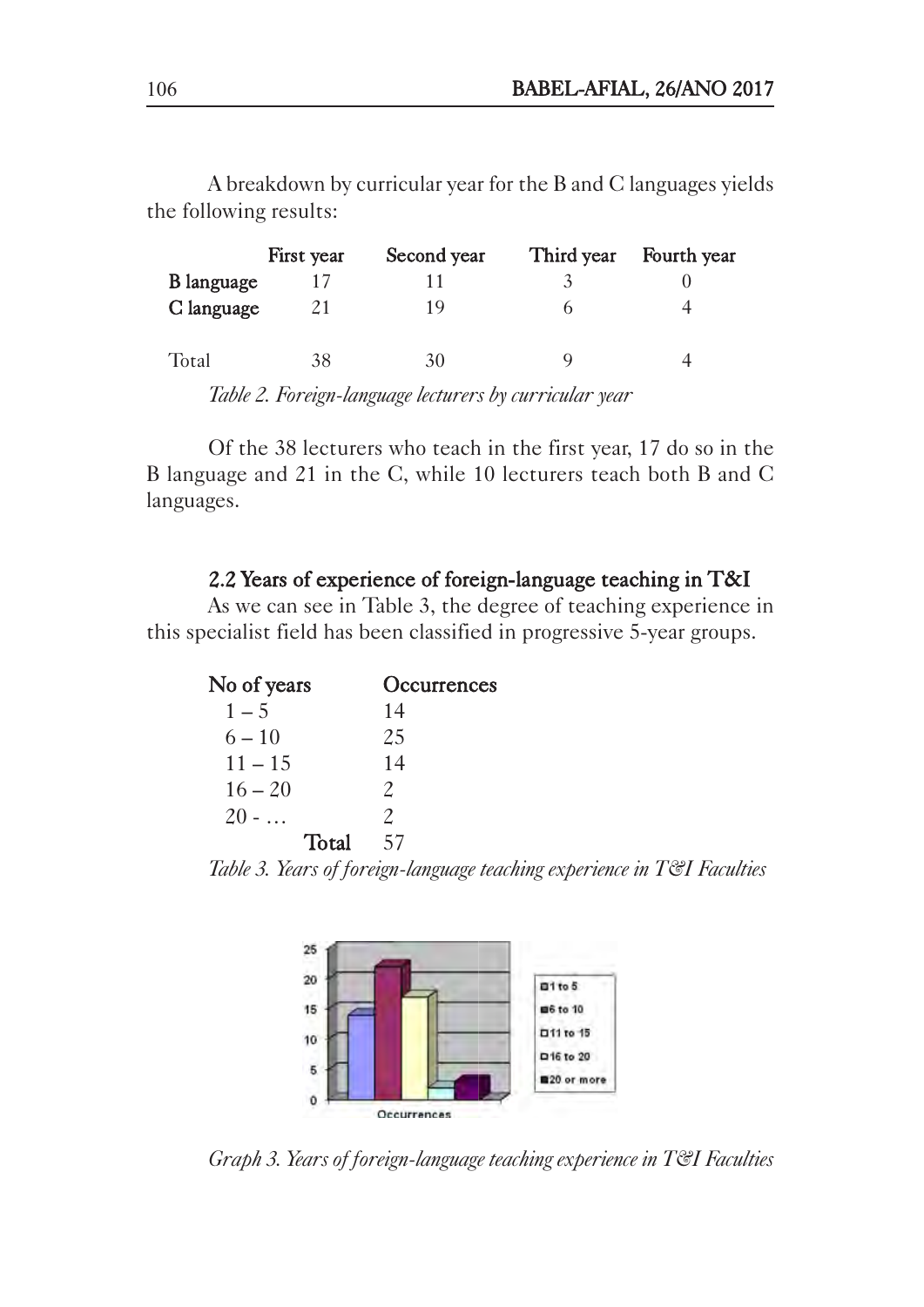We believe that the degree of experience may well be very relevant. A lecturer who has recently started teaching in this field may have a background in T&I or in Philology, which is a variable that we did not explore in our questionnaire and which would have helped us to establish the extent to which holding a degree in T&I or one in Philology or Modern Languages conditions whether or not translationrelated methodologies are used. However, a lecturer who has studied any of the degrees mentioned could, over time, include specific translation- or interpreting-related elements in their foreign-language teaching. In this case, the majority of the lecturers had been working in this field for between 1 and 15 years, while the group with 6-10 years' experience was the largest. It will be of specific interest to see whether foreign-language teachers orient their work more towards translation and interpreting as they become more experienced (i.e. over time), or whether the figures remain constant.

For clarity's sake, we should point out that the total number of respondents is 57, because one of the subjects did not answer the question.

### 2.3 Teaching material used in class

In the following question, lecturers were asked about the materials used in class, as follows:

In your classes:

- a. Do you use a textbook?
- b. Do you use texts taken from other sources? If so, what types of text do you use? (e.g. press articles, tourism, literary, etc. texts)

- which do you consider to be the most suitable for your language classes? Why?

c. Do you combine the options given in a) and b)? If so, fill in sections *a* and *b* and indicate the approximate percentage use assigned to each option. (textbook %, texts taken from other sources %).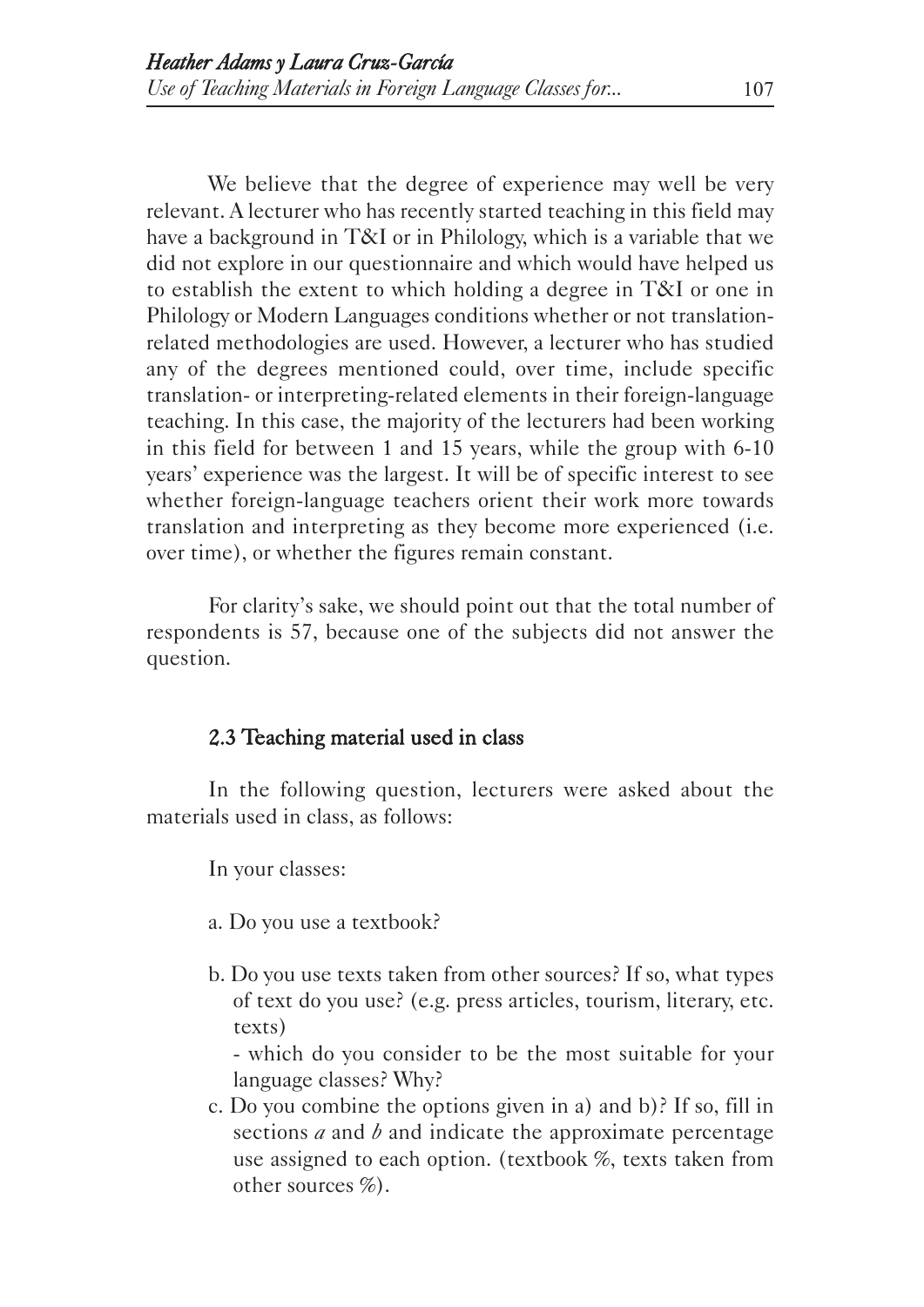This question aims to shed light on the type of methodology used. If teaching/learning is oriented towards foreign language acquisition in general contexts, using only popular or commonly-used textbooks, the methodology is less likely follow a clear Translation and Interpreting approach and will thus not fully cover the real needs of would-be professionals in these fields. On the other hand, if the teaching/learning approach is based on the use of texts taken from different fields of knowledge, or if a combination of the two source materials is used, undergraduate T&I students' needs are more likely to be covered, although the extent to which this is so will depend on the degree of variety of texts used in class. Language teachers who base their classes exclusively on a teaching/learning manual applied to translation and interpreting,

Table 4 presents the results reflecting the number of foreignlanguage teachers who base their classes exclusively on a teaching/learning manual applied to translation and interpreting, those who only use general-context-based textbooks, those who rely entirely on texts taken from other sources and those who use a mixture of several approaches.

| Material used                    | Occurrences |
|----------------------------------|-------------|
| Only applied textbooks/manuals   |             |
| Only general textbook $(s)$      |             |
| Only other texts                 | $19 (+2)$   |
| Applied textbook + other texts   |             |
| General textbook $+$ other texts | 35          |
| Total                            | 58          |





*Graph 4. Material used in the teaching/learning process*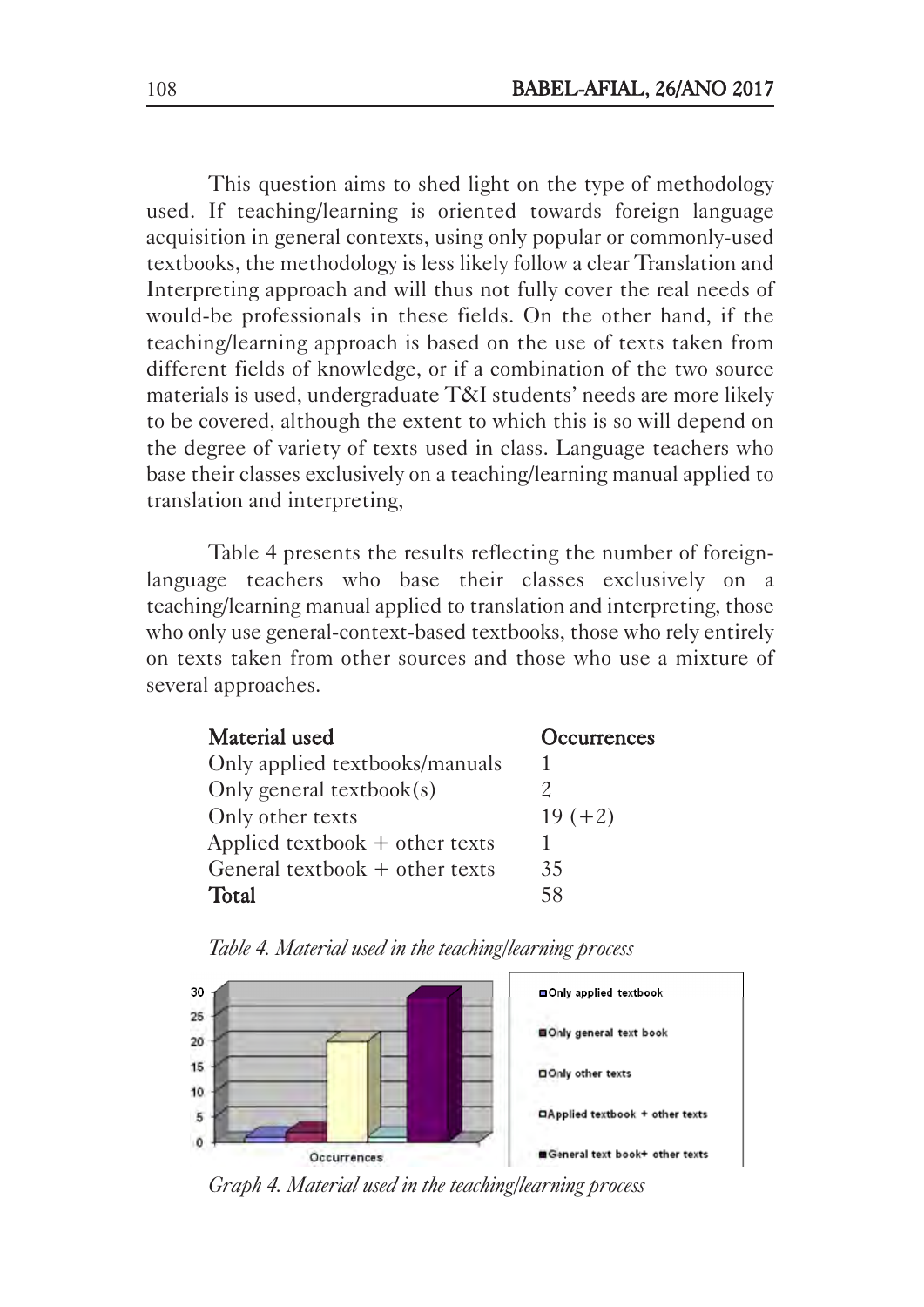

*Chart 1. Material used in the teaching/learning process* 

As the table shows, only two of the lecturers who participated use a textbook that has been specifically designed to teach foreign languages within a translation training programme, one of which combines its use with that of texts taken from different sources. This perfectly reflects the scarcity of material specifically devised for translator training. It is quite likely that in a survey carried out among teachers of languages for specific purposes to discover what kind of teaching material they use in their classes, we would find significantly different results, given the large amount of material that has been published in this area. It is hardly surprising here that lecturers resort to textbooks that at least organise knowledge and skills in progressive sequences, using them as the basis around which to articulate learning processes in the classroom.

Of the 19 lecturers who report that they do not use one specific textbook, two explain that they draw on a variety of teaching books and grammar exercises. Others, meanwhile, clarify that what they select and use from other sources are texts belonging to a range of types. It could be argued that the first group, by compiling material from different textbooks, are, in a sense, using their own, "customised" textbook, and it is important to bear this in mind as their response, claiming to use "only other texts" is, to some extent, misleading.

We can see that 37 of the 58 lecturers surveyed use a general (or non-applied) textbook for their foreign-language classes. Two of them use only the textbook, while the remaining 35 combine it with texts taken from other sources, albeit to different extents.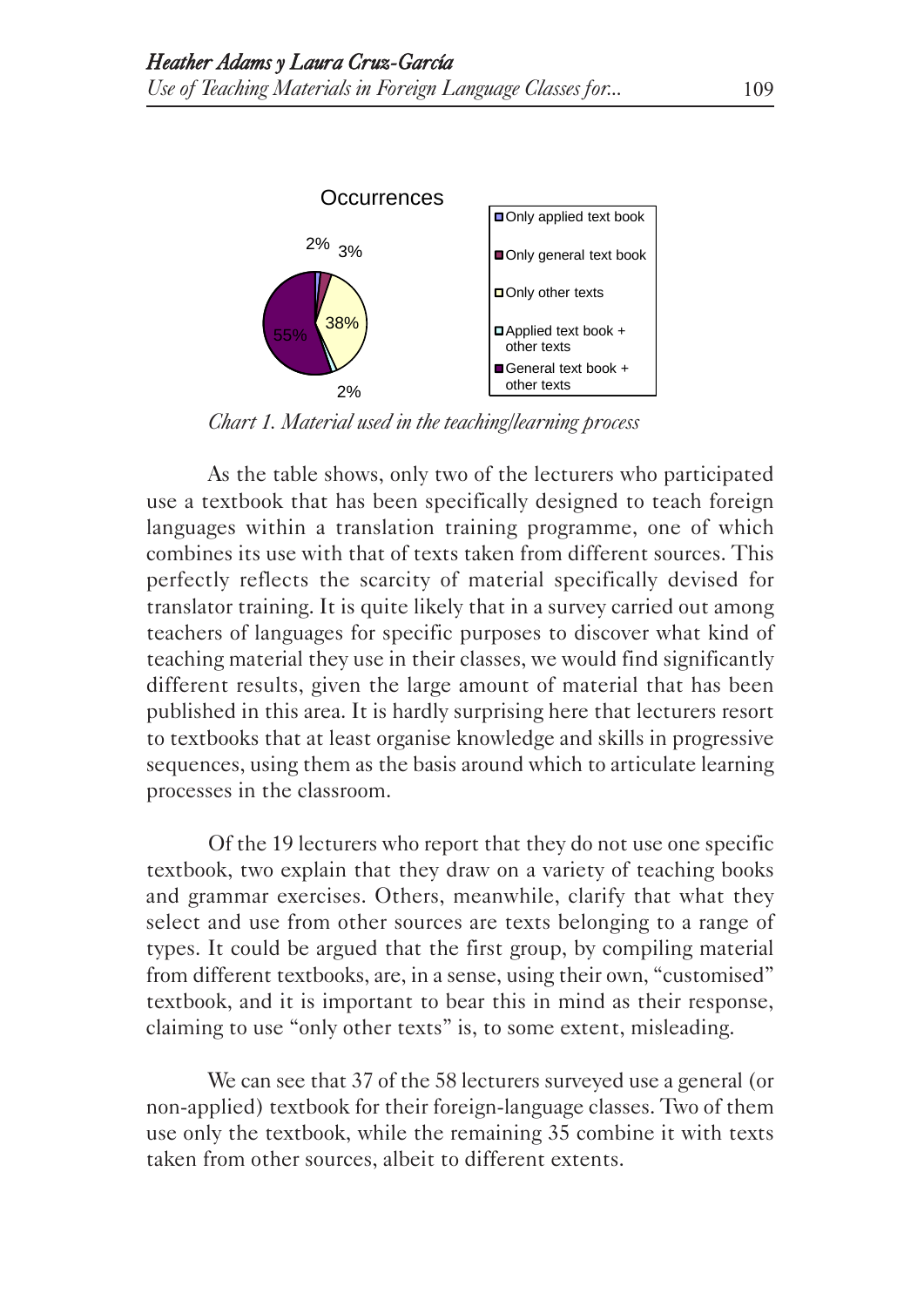| Material used                                  | <b>Occurrences</b> |
|------------------------------------------------|--------------------|
| General textbook more than other texts         | 20                 |
| Texts more than general textbook               |                    |
| Texts and general textbook in equal proportion |                    |
| Proportion of use not indicated                |                    |
| Total                                          | 35                 |

#### *Table 5. Lecturer preference for combined use of material*

Among those who combine the use of a textbook with texts taken from other sources, 20 rely more on the textbook than on the use of other texts, while seven use both types of teaching material in equal proportion and seven dedicate less time to the textbook than to other types of text. One of the lecturers gave no details as to the proportion of usage attributed to each type of material, although s/he reported using them both.

One of the lecturers' responses showed a combined use of textbook and texts taken from other sources in the lower course taught, but that s/he uses only other texts as the students move up to the next year in which s/he teaches. This explains why the "only other texts" row of the table reads  $19 + 2$ . These are the only answers that point to a differentiated choice of class material depending on the academic year (and therefore, we could deduce, on the students' command of the language and/or familiarity with a more translationbased approach to foreign language learning).

| Text type used in class                        | Occurrences |
|------------------------------------------------|-------------|
| Press articles                                 | 42          |
| Literary texts                                 | 34          |
| Tourism texts                                  | 15          |
| Promotional texts/advertising                  | 8           |
| Songs                                          | 6           |
| Scientific texts                               | 5           |
| Historical/humanistic, economic, legal texts   |             |
| Medical texts, dialogues, administrative texts | 3           |
| Comics, instructions, business letters,        |             |
| classified ads, leader articles, films         |             |
| Others                                         |             |

The breakdown of the text types mentioned by the lecturers surveyed is given below:

*Table 6. Text types used in class*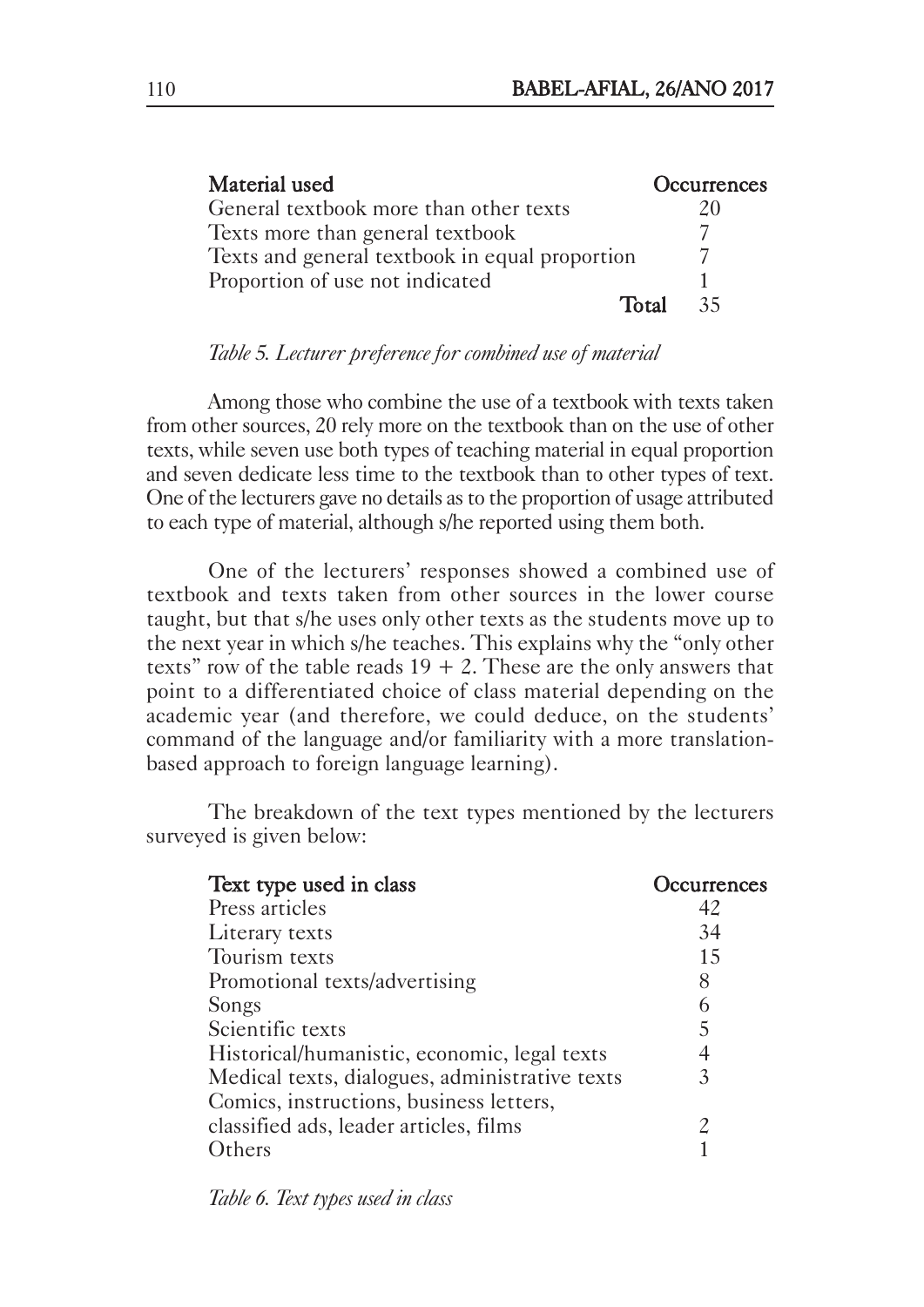

In order better to understand the above table, we should bear in mind that the classification of literary texts includes novels, poetry, essays, short stories and plays (theatrical dialogues). The "Others" box, meanwhile, included crosswords, medical prospectuses, encyclopaedia entries, philosophical, artistic, sports and academic texts, film scripts, personal letters, biographies and e-mails.

Other interesting information gleaned about this aspect of foreign language learning/teaching includes the fact that six of the lecturers surveyed responded that they used parts of other general language textbooks or grammar books, two of the lecturers surveyed used all text types except for literary texts, five of the lecturers surveyed mentioned texts from the Internet, two of whom did not specify exactly what type of text, so this information was not included in the table, and three of the lecturers surveyed underlined the importance of using genuine texts that were not adapted to take into consideration the characteristics of the student group.

Thus, we can see that aspects mentioned include the use of texts from the Internet as valuable sources of information, a lesser incidence of literary texts (perhaps because they are deemed to be too complex for student use in foreign language classes) and the frequently-occurring reference to the use of genuine, non-adapted texts, among others.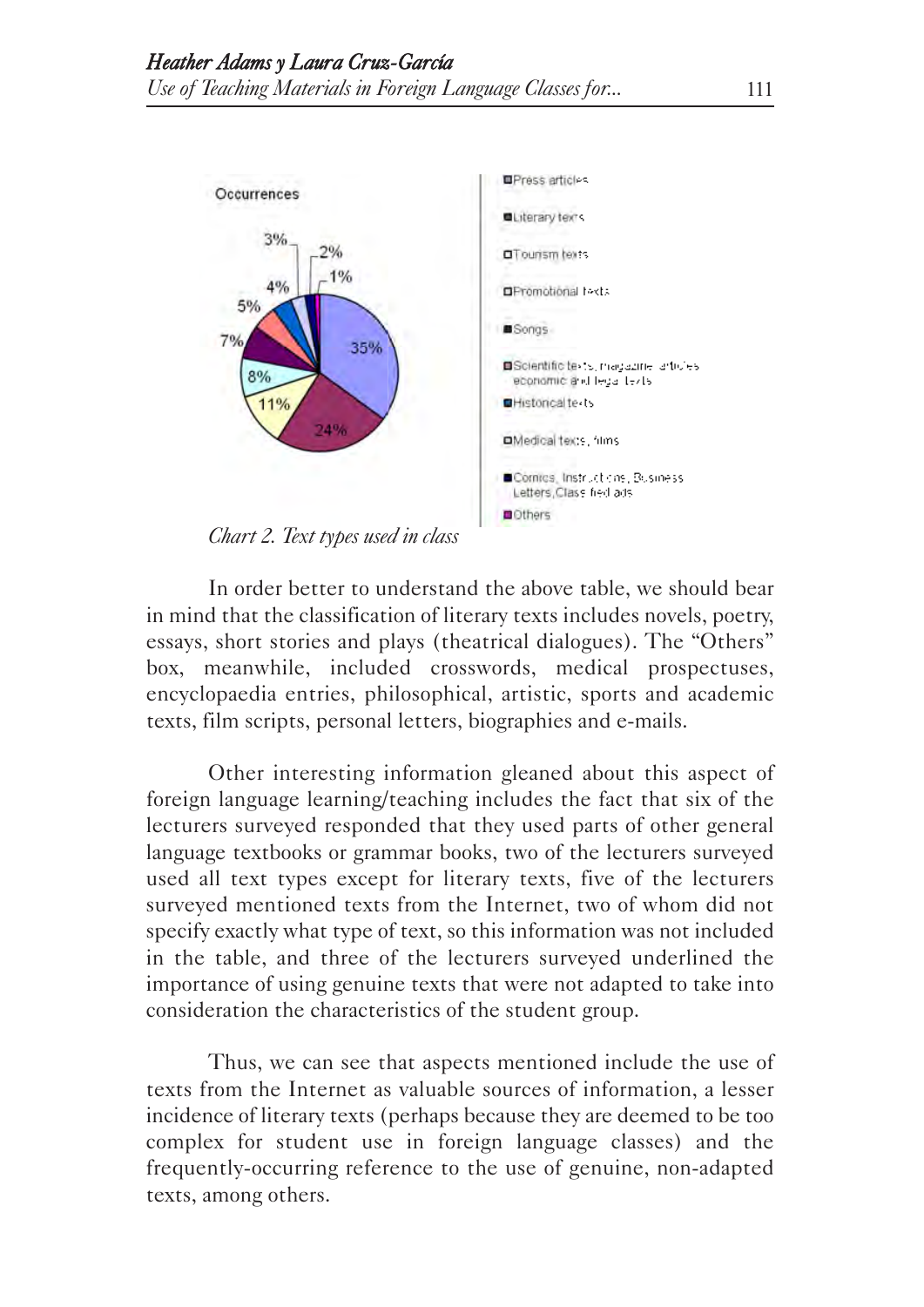We can now present the reasons the lecturers gave as to why they considered the text types mentioned as suitable for use in class:

- Press articles were considered to be those that trainee translators would be most likely to have to work with in the future. They also help students to broaden their knowledge of current cultural, social and political affairs, and are therefore ideal for first-year undergraduates. They help to increase students' vocabulary in the foreign language as well as giving an overall vision of the language in question from a range of documentary sources. The vocabulary and language used in this type of text is generally very widely used, up-todate, authentic and varied, reflecting colloquial daily usage as well as tendencies in language use and formal, more educated registers. They reflect the reality of the society they depict, are constantly renewed in line with the latest usage, cover a very wide range of subjects and mirror the changing nature of the language.
- Literary texts were deemed to require a wide knowledge of vocabulary, an awareness of subtle nuances in the understanding of the source text and its translation, as well as requiring students to reflect on their knowledge of Spanish (the target or A language here). Other reasons cited for using literary texts included the frequency with which future translators would come across them and that they served as a good basis for presenting cultural aspects of the country in question or for the exchange of ideas and opinions in class.
- Tourism texts, meanwhile, include frequently used vocabulary and expressions and are relevant for practising translation as they constitute a text type that will often need to be translated.
- Promotional texts were considered simple and therefore suitable for first-year undergraduates. The language used is representative of current usage and the contents of the texts present aspects of the culture of the country in question as well as encouraging the exchange of ideas and opinions in class.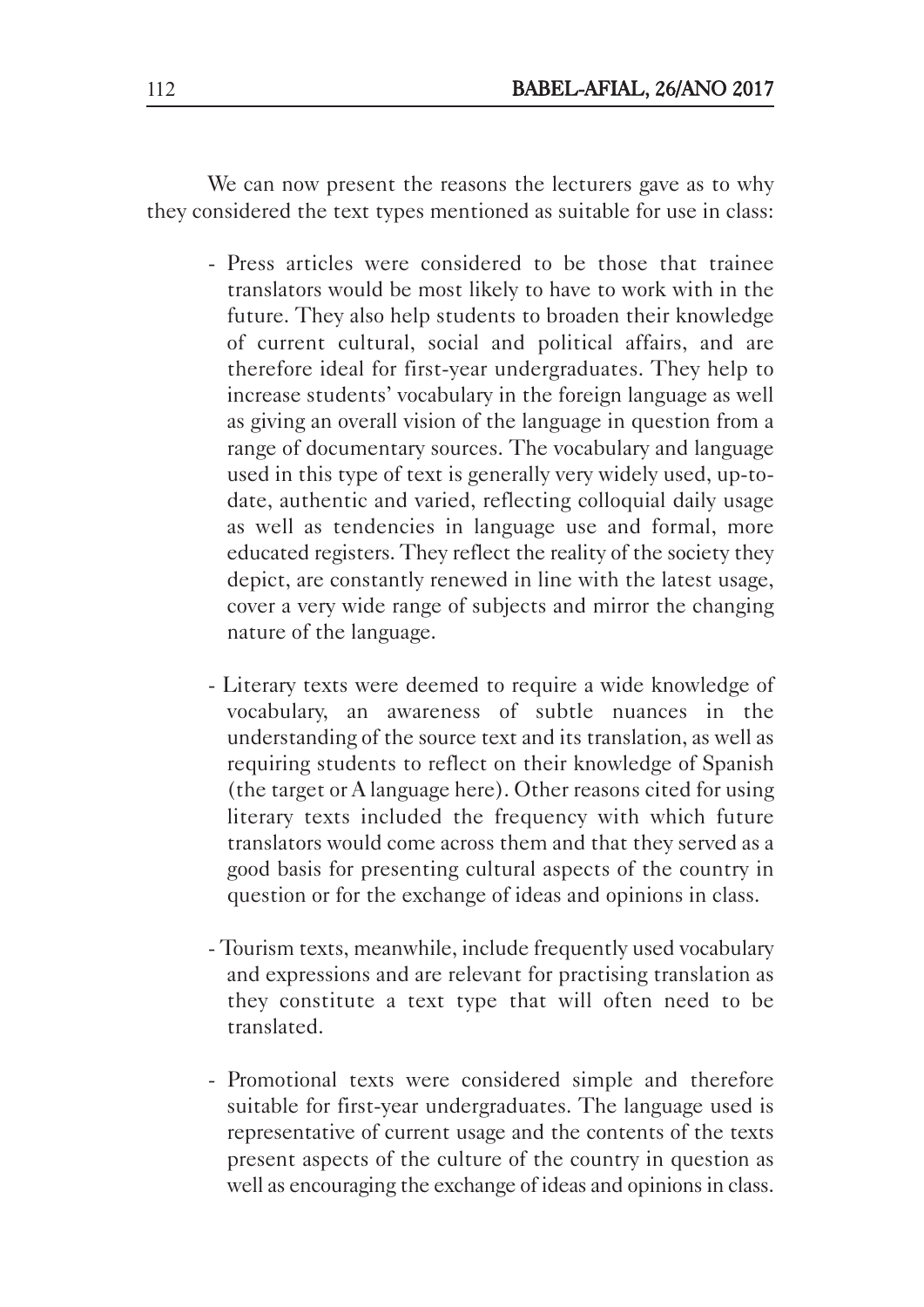- Scientific texts and instructions were considered useful mainly in preparation for the types of text that students would have to master and translate once they started working.

Some lecturers stated that the use of all kinds of texts is both useful and necessary, given how important it is for students to get used to working with any type of text for their future career in translation; it is therefore beneficial for them to be exposed to a wide variety, so that they pay attention not only to grammar structures, but also to cultural and stylistic elements, among others. So the choice of text type depends on the subject matter in question and the specific pedagogic objective.

We should point out that one lecturer indicated that instructions, business letters, tourist leaflets and leader articles, among other types, are very useful for language teaching in this context because L2 translations (into the foreign language) of these types of texts are often commissioned. The specific interest here lies in the fact that this was the only respondent who mentioned the need to prepare students to translate not only into their mother tongue, but also into the foreign language, in line with the specific market demands s/he is familiar with.

Several lecturers explained that they choose between the different text types they normally use in class according to students' profiles and their level in the foreign language, always bearing in mind their real future professional needs.

Others used the grammar points being worked on in class as their starting point when selecting texts to be used. Thus, a text is deemed suitable for a particular lesson if it includes the grammar issues covered in the theoretical part of the course.

Moreover, texts that include cultural references and cover subjects that the students are interested in are also deemed pertinent. In this sense, texts that enable students to further their knowledge of cultural aspects are particularly valuable as cultural knowledge tends to be one of their greatest failings.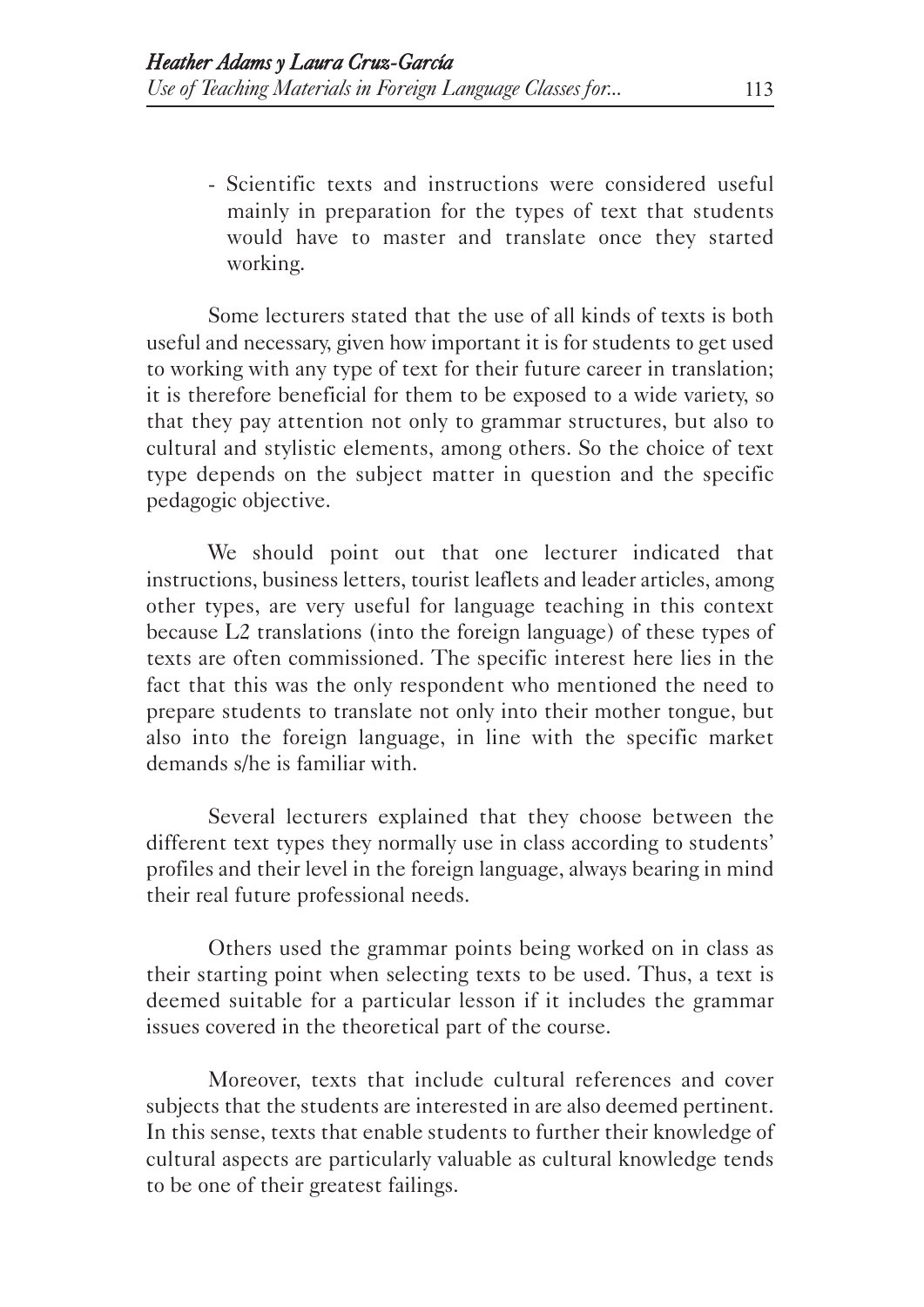### 2.5 Use of material by academic year

If we cross-reference these results with those regarding the academic year in which their subjects are taught, we find that the academic year is not a determining factor for those lecturers using only texts. As Table 7 shows, this choice of material, that of texts taken from a variety of sources with no recourse to a textbook, is observed in all academic years, from the first right through to the fourth year.

|                                                                    | First                       | Second                                  | Third                | Fourth                       |
|--------------------------------------------------------------------|-----------------------------|-----------------------------------------|----------------------|------------------------------|
| Only texts                                                         |                             | 8 (21.62) 11 (36.66) 4 (44.44) 2 (50%)  |                      |                              |
| Balanced<br>combination                                            |                             | $4(10.81)$ $4(13.33)$ $1(11.11)$ 0      |                      |                              |
| Higher % of<br>book than texts                                     |                             | 14 (37.83) 11 (36.66) 2 (22.22) 2 (50%) |                      |                              |
| Higher % of texts<br>Only a specialized<br>handbook/textbook       | $7(18.91)$ 3 (10)<br>1(2.7) | $\Omega$                                | 2(22.22)<br>$\Omega$ | $\theta$<br>$\left( \right)$ |
| Combination specialized $1(2.7)$<br>handbook/textbook<br>and texts |                             | $\theta$                                | $\Omega$             | $\theta$                     |
| Only a general textbook $2(5.4)$                                   |                             | 1(3.33)                                 | $\theta$             | $\theta$                     |
| Total                                                              | $37^2$                      | 30                                      | 9                    |                              |

*Table 7. Material use by academic year*

Of the eight first-year lecturers who only use texts, five solely use literary, press or humanistic texts in general; of the 11 second-year lecturers who only use texts, eight only use literary, press or humanistic texts in general; of the four third-year lecturers who only use texts, three only use texts taken from the press. Of the two fourth-year lecturers who only use texts, one uses solely texts from the press, while the other uses this type of text most of the time.

The information given in the table shows that the sole use of texts taken from sources other than (text) books increases by academic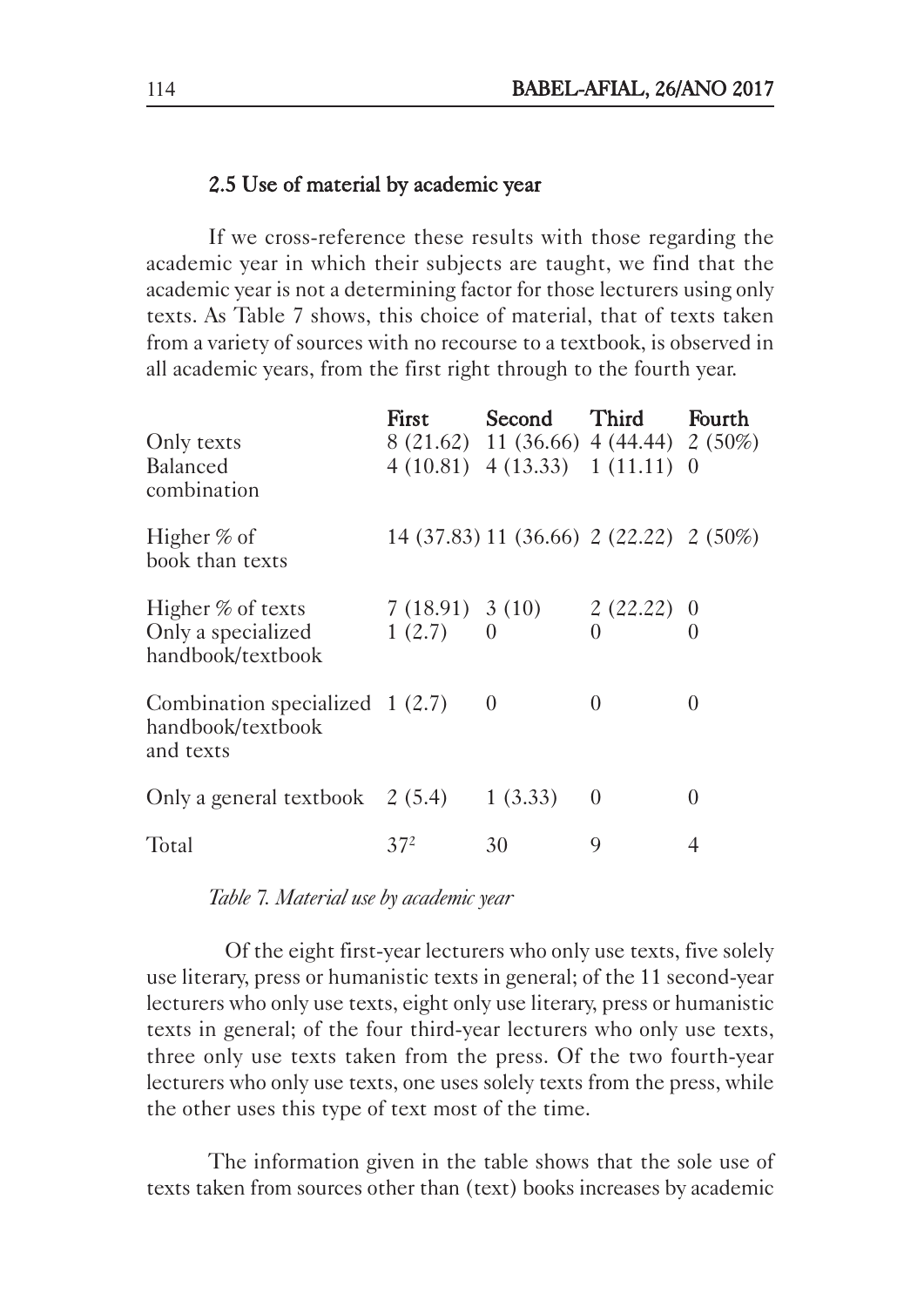year. However, the relevance of this datum may be conditioned by the fact that only a few fourth-year lecturers responded to the questionnaire.

The use of a balanced combination of a general foreign language textbook and other texts remains more or less stable across the first three academic years. In all years, the highest percentages are found in the "Higher % of book than texts", with the first and second years yielding very similar results. As far as the "Higher % of texts" is concerned, the first year scores highest, followed by the second and then the third. Only in the first and second years is a specific foreign language textbook aimed at future translators used.

### 2.4 Material used and foreign language teaching experience in T&I

Cross-referencing the results of materials used with the years of experience in teaching foreign languages to trainee translators gives the following breakdown:

| Material used                                        |                  |          | $1 - 5$ yrs $6 - 10$ yrs $11 - 15$ yrs $16 - 20$ yrs $20 - y$ rs |          |          |
|------------------------------------------------------|------------------|----------|------------------------------------------------------------------|----------|----------|
| Only texts                                           | 4(28.57) 8(32)   |          | 6(46.15)                                                         | 1(50%)   | $\theta$ |
| Balanced<br>combination                              | $2(14.28)$ 4(16) |          | 1(7.69)                                                          | $\theta$ | 0        |
| Higher % of<br>textbook                              | 7(50)            | 8(32)    | 3(23.07)                                                         | 1(50%)   | 1(50%)   |
| Higher % of<br>texts                                 | 1(7.14)          | 3(12)    | 1(7.69)                                                          | $\theta$ | 1(50%)   |
| Only specialized<br>manual/textbook                  | $\theta$         | 1(4)     | $\theta$                                                         | $\theta$ |          |
| Only general<br>textbook                             | $\overline{0}$   | $\theta$ | 2(15.38)                                                         | $\theta$ | 0        |
| Combination<br>specialized manual<br>and other texts | $\theta$         | 1(4)     | $\theta$                                                         | $\theta$ | 0        |
| Total                                                | 14               | 25       | $13$ iii                                                         | 2        | 56<br>2  |

*Table 8. Material used broken down by years of experience in the field*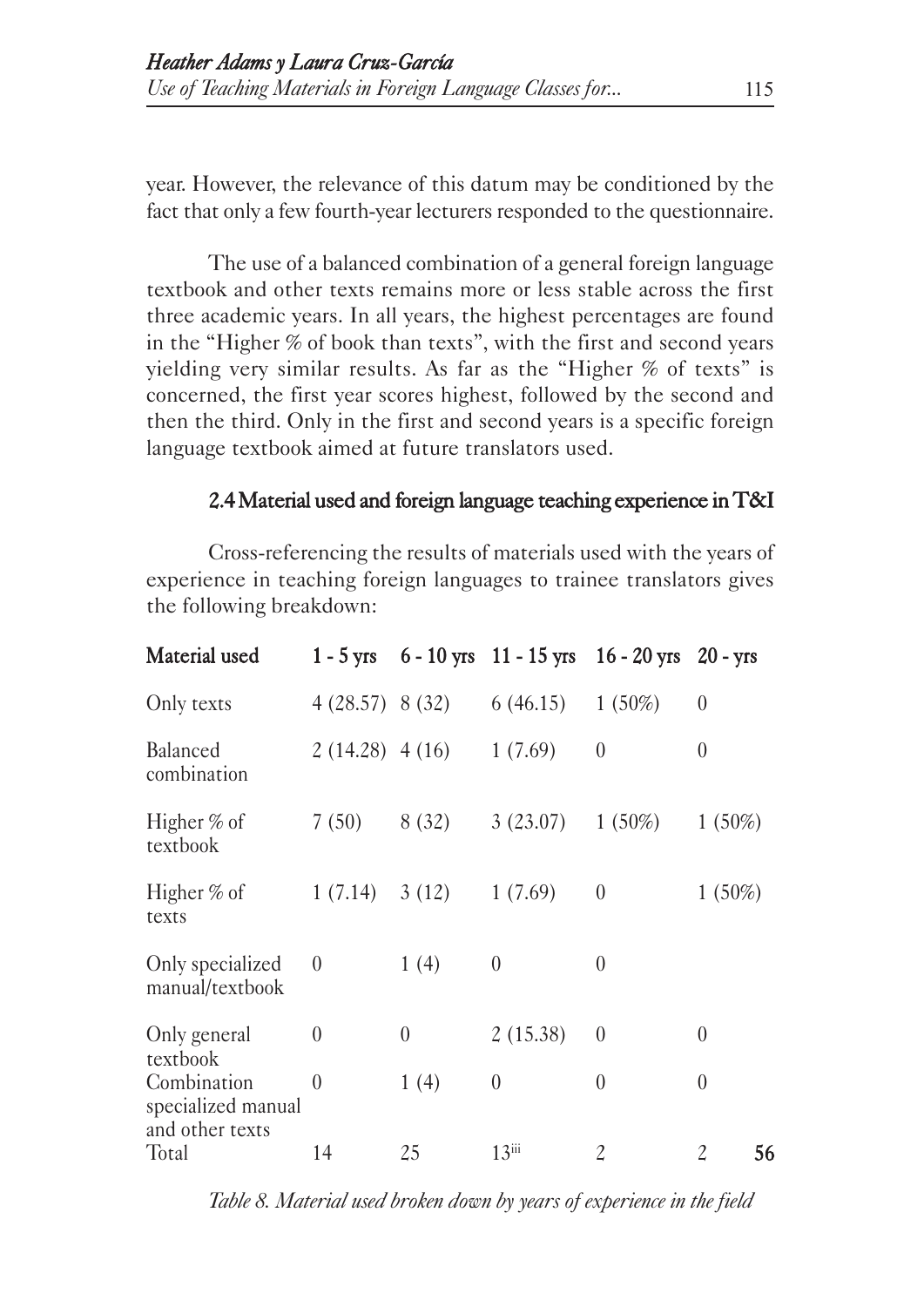It is worth pointing out that the four lecturers who have between one and five years' experience in this field and have responded that their classes are based on texts taken from sources other than a textbook, focus exclusively on literary and tourism texts and those taken from the press. Exactly the same can be said for four of the eight respondents with -10 years' experience, while two of the six respondents with 11-15 years' experience use only literary texts and those taken from the press.

From the information given in the table we can see that the percentage of exclusive use of texts from other sources rises in line with the years of teaching experience in this specific field and then drops off as we reach the upper end of years of teaching experience. The proportion of respondents with a balanced use of textbook and texts is very similar in groups 1 and 2, while a preference for a general language textbook can be seen particularly amongst the group with least teaching experience in this field and that with the most (20+ years). The use of texts drawn from sources other than textbooks was most prominent in the respondents with 6-10 years' experience of teaching foreign languages for translators.

### **CONCLUSIONS**

The results of our survey on foreign language teaching in Translation and Interpreting undergraduate degrees in Spain reveal a number of interesting findings in terms of actual practice. The largest number of our respondents teaches in the first year of T&I studies, which is a logical result given that some faculties only offer language classes in the first year, others in the first two years, and so on. In terms of the number of years' experience teaching in this field, the group with 6-10 years' experience was the largest. More than half of our respondents use a general (non-applied) textbook in class, in almost all cases complemented to different extents by texts taken from other sources. The most popular types of text used in foreign language classes were press articles, a wide range of literary texts and tourism texts. The sole use of these types of texts increases by academic year, although any notion that this is a set pattern needs to be attenuated by the fact that the incidence of foreign language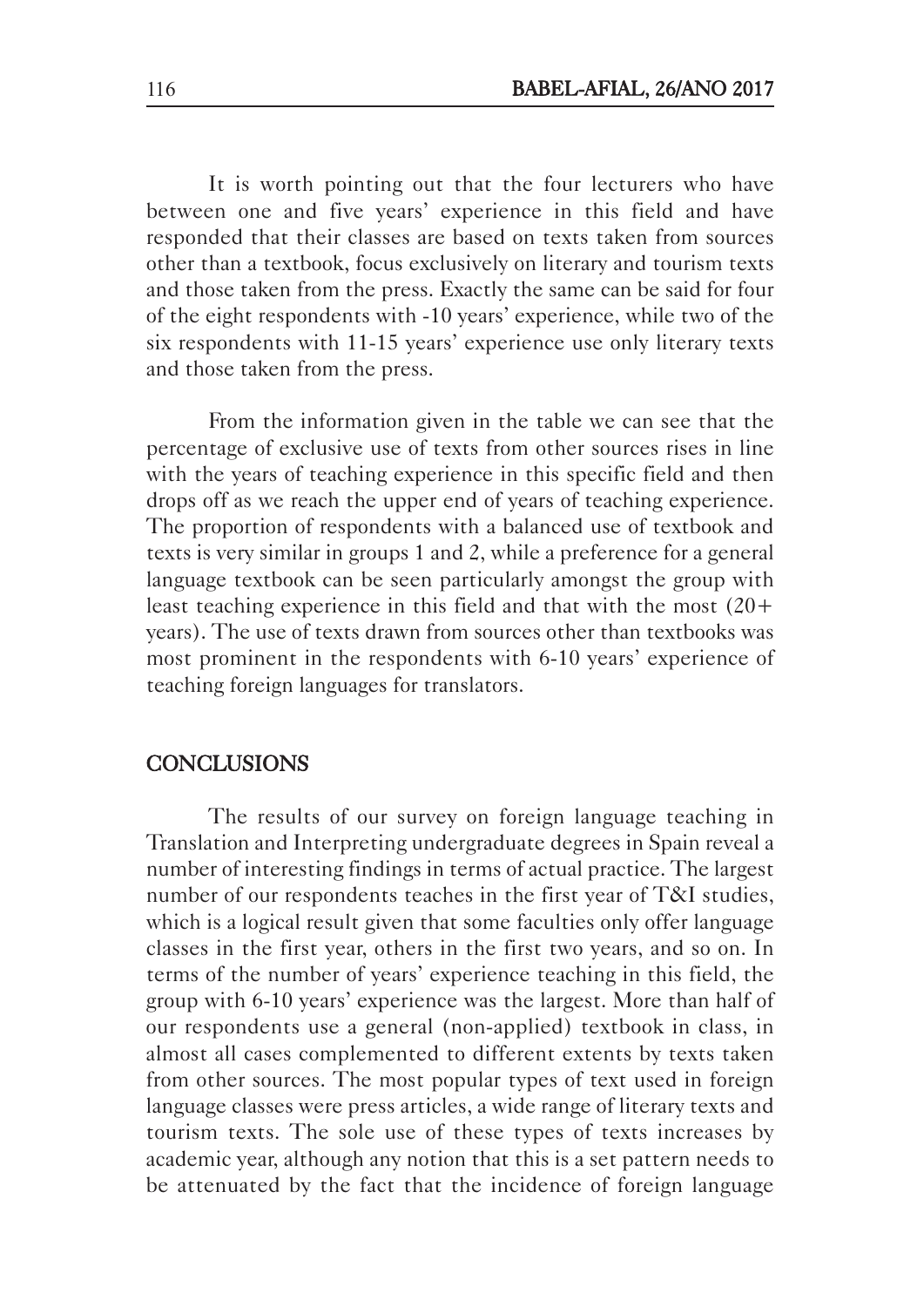classes tends to fall off in the second half of the degree course. Finally, it was the group of lecturers with 6-10 years' experience in this field that made the most extensive use of texts drawn from sources other than textbooks.

These results might suggest that new, or less experienced, lecturers tend to rely on non-specific textbooks, the contents of which are duly structured around clearly sequenced grammar questions. It could also be the case that those who have been teaching for the longest have not adapted their class materials to take into consideration the specific needs of T&I students, given that this is a relatively new field of study. Some of them may not have received specific T&I training themselves. However, further research into their own previous training would be required in order to draw firmer conclusions in this regard.

### **NOTES**

- 1 Alicante, Autónoma de Barcelona, Europea de Madrid, Felipe II, Granada, Jaume I, Málaga, Pompeu Fabra, Salamanca, Las Palmas de Gran Canaria, Valladolid, Vic and Vigo.
- <sup>2</sup> It should be noted that although the total number of lecturers with first-year classes is 38, as we have seen in Table 1, Table 7 gives a total of 37, as one of the respondents did not indicate the proportion with which s/he combined materials.
- <sup>3</sup> In the column of lecturers with 11-15 years' experience, the total number is 13 rather than 14 (which is the actual number of lecturers within that range) because one respondent did not specify the proportion in which s/he combines the use of a general textbook with texts taken from other sources.

### WORKS CITED

Adams, H. and L. Cruz-García. 2016 "Towards LSP (I) – Language Teaching for Future Interpreters", in Actas V Congreso Sociedad Española de Lenguas Modernas. Editorial Bienza.